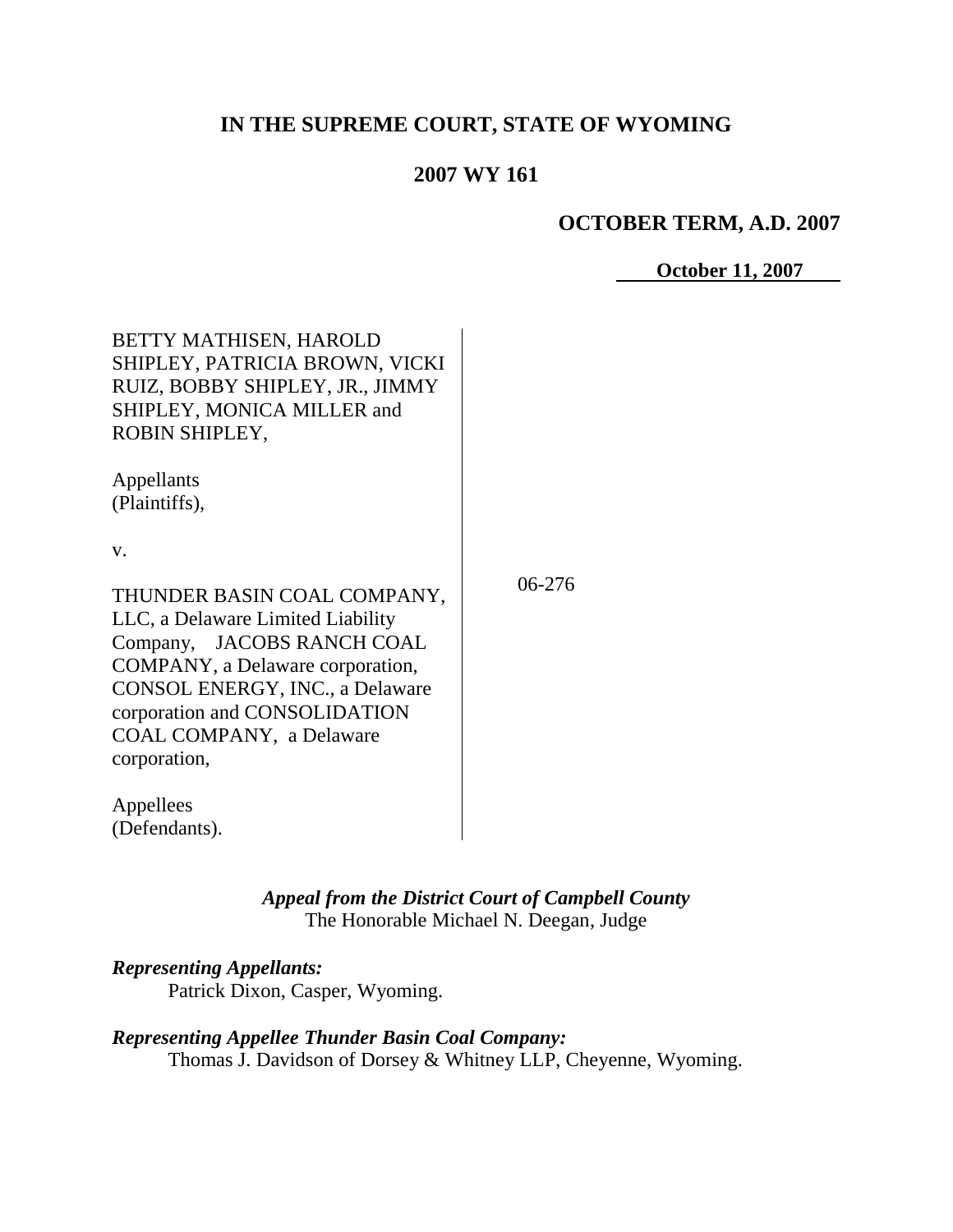# *Representing Appellees Jacobs Ranch Coal Company, Consolidation Coal Company and Consol Energy, Inc.:*

Mark D. Taylor, Gillette, Wyoming; Thomas P. Johnson and Andrea Wang of Davis Graham & Stubbs LLP, Denver, Colorado. Argument by Mr. Johnson.

**Before VOIGT, C.J., and GOLDEN, HILL, KITE, and BURKE, JJ.**

**CE: This opinion is subject to formal revision before publication in Pacific Reporter Third. Readers are requested to notify the Clerk of the Supreme Court, Supreme Court Building, Cheyenne, Wyoming 82002, of typographical or other formal errors so correction may be made before final publication in the permanent volume.**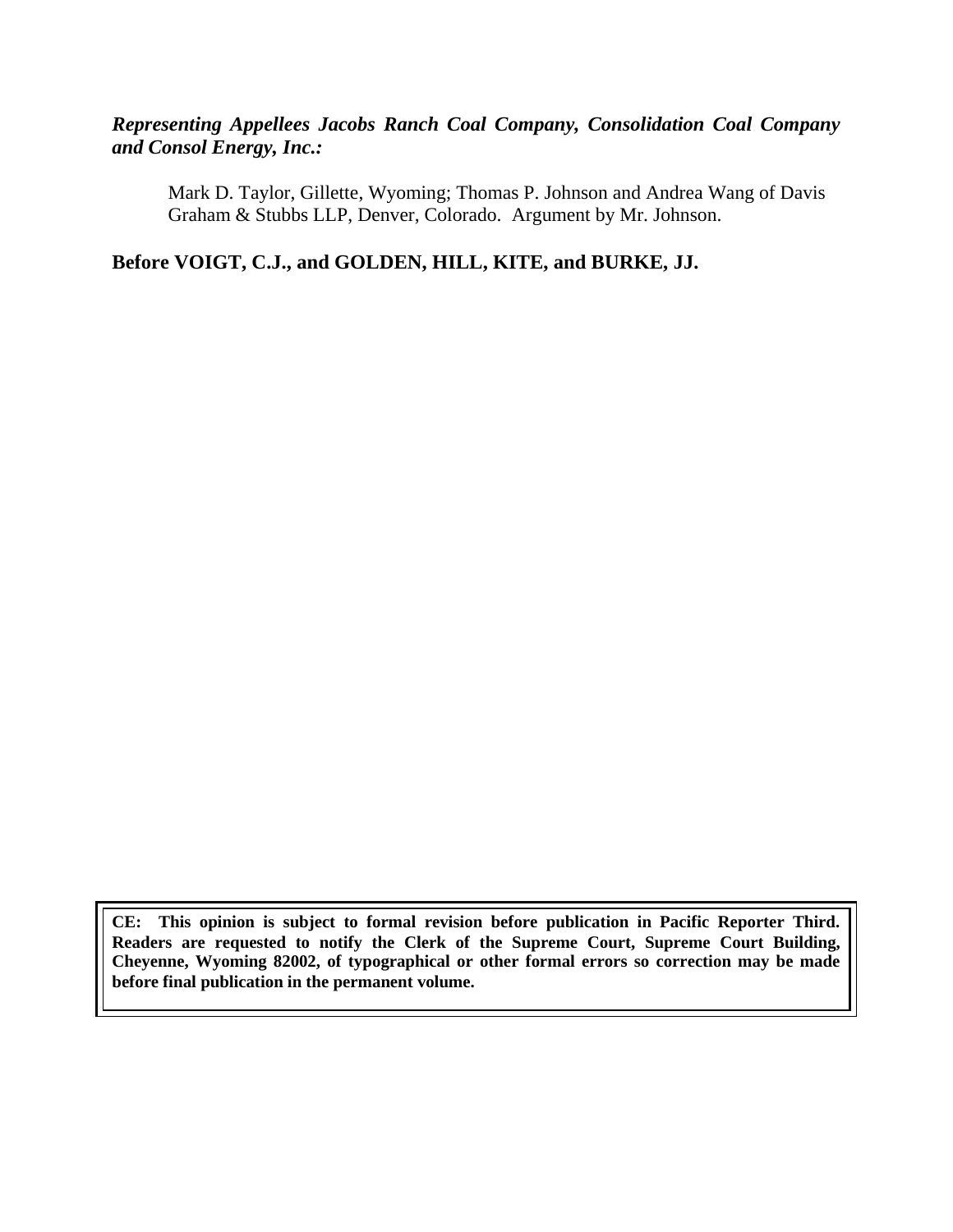#### **KITE, Justice.**

[¶1] The appellants" predecessors in interest conveyed 120 acres in Campbell County to Appellee Consolidation Coal Company (Consol). Even though the federal government owned the coal underlying the property and Consol did not have a right to mine it, the deed stated that part of the consideration for the transfer included a "surface royalty" for all coal removed and sold "by Consol" from the property. Consol never acquired the right to mine the coal underlying the property; consequently, it never removed any coal or paid any surface royalty to the appellants or their predecessors. Appellee Jacobs Ranch Coal Company (Jacobs Ranch) eventually acquired title to the property. Appellee Thunder Basin Coal Company, LLC (TBCC) ultimately obtained the federal lease to mine the coal, leased the surface property from Jacobs Ranch, and began mining operations. The appellants filed a complaint for payment of the surface royalty contemplated in the deed. The district court concluded, as a matter of law, the appellees were not obligated to pay the surface royalty, and we affirm.

#### **ISSUES**

[¶2] Appellants raised the following issues on appeal:

A. Does the phrase "for all coal mined, removed and sold by Consol" create a material condition precedent to performance by [a]ppellees?

B. Is the "surface royalty" provision a covenant that runs with the land?

C. Is the Warranty Deed ambiguous? and

D. Is TBCC a successor in interest to Consol?

[¶3] Appellees filed two separate briefs on appeal. Jacobs Ranch, Consol, and Consolenergy, Inc., filed a joint brief and did not specifically identify issues on appeal. TBCC presented the issues as:

> A. Whether the district court correctly determined that Consol"s personal obligation to pay for coal mined by Consol did not run with the land to any party who ever mines coal from beneath the property?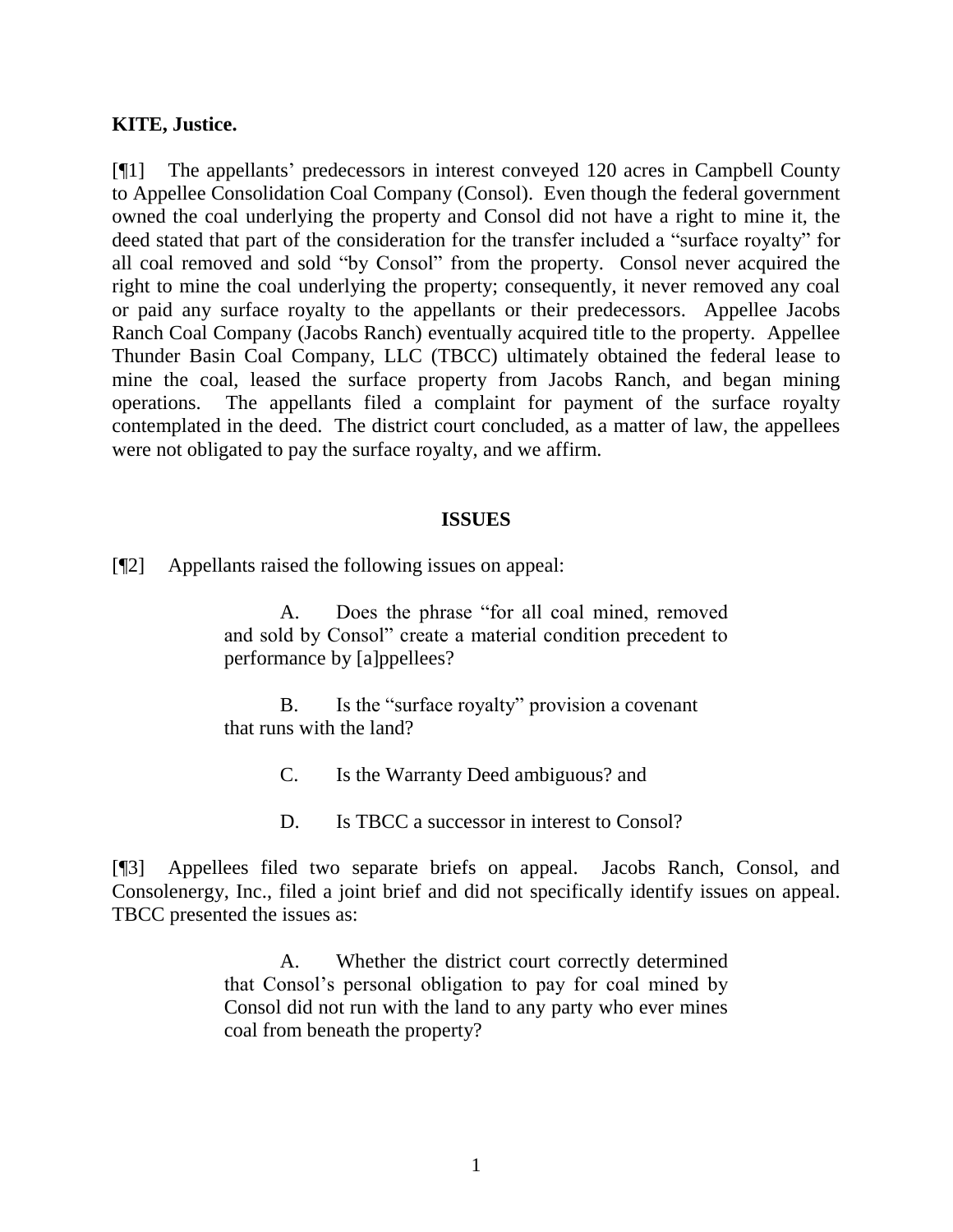B. Whether the district court correctly determined that the warranty deed between the Shipleys and Consol is clear and unambiguous?

# **FACTS**

[¶4] On June 19, 1975, Harold and Hattie Shipley conveyed a 120 acre surface estate in Campbell County (the Property) to Consol via a warranty deed. The underlying coal was owned by the federal government and the parties agree that, at the time of the sale, Consol owned no interest in it. Even so, as part of the consideration for the Property, Consol agreed to pay a "surface royalty" to the Shipleys on the coal it removed and sold from the Property.

[¶5] Consol never acquired the right to mine the coal beneath the Property and never removed any coal. Consol sold the Property in 1982 and, after that, title to the Property transferred several times, eventually to Jacobs Ranch.<sup>1</sup> TBCC leased the coal from the federal government and the Property from Jacobs Ranch and, after 1998, began mining the coal.

[¶6] Meanwhile, whatever surface royalty interest the Shipleys retained was conveyed to four of their children – Betty Mathisen, Harold Shipley, Patricia Brown and Vicki Ruiz – and four grandchildren – Bobby Shipley, Jr., Jimmy Shipley, Monica Miller and Robin Shipley (the Mathisens). The Mathisens received no royalty payments when TBCC mined the coal on the Property and brought this action against Consol and its successors, TBCC and Jacobs Ranch, seeking payment of the surface royalty described in the warranty deed between the Shipleys and Consol and other damages.

[¶7] The district court granted TBCC"s motion to dismiss and a judgment on the pleadings in favor of Consol and Jacobs Ranch. In its decision, the court ruled that, under the plain language of the deed, Consol was not obligated to pay the surface royalty because it never mined any coal from the Property. The court further ruled the absence of language in the warranty deed obligating Consol"s successors to pay the surface royalty demonstrated that the surface royalty obligation did not run with the land. The court thus concluded, as a matter of law, that Consol"s successors were not obligated to pay the surface royalty to the Mathisens.

<sup>&</sup>lt;sup>1</sup> In 1982, Consol conveyed the Property to Kerr McGee Corporation, which conveyed it to the Kerr McGee Coal Corporation. Kennecott Energy and Coal Company purchased Kerr McGee Coal Corporation and renamed it Jacobs Ranch Coal Company.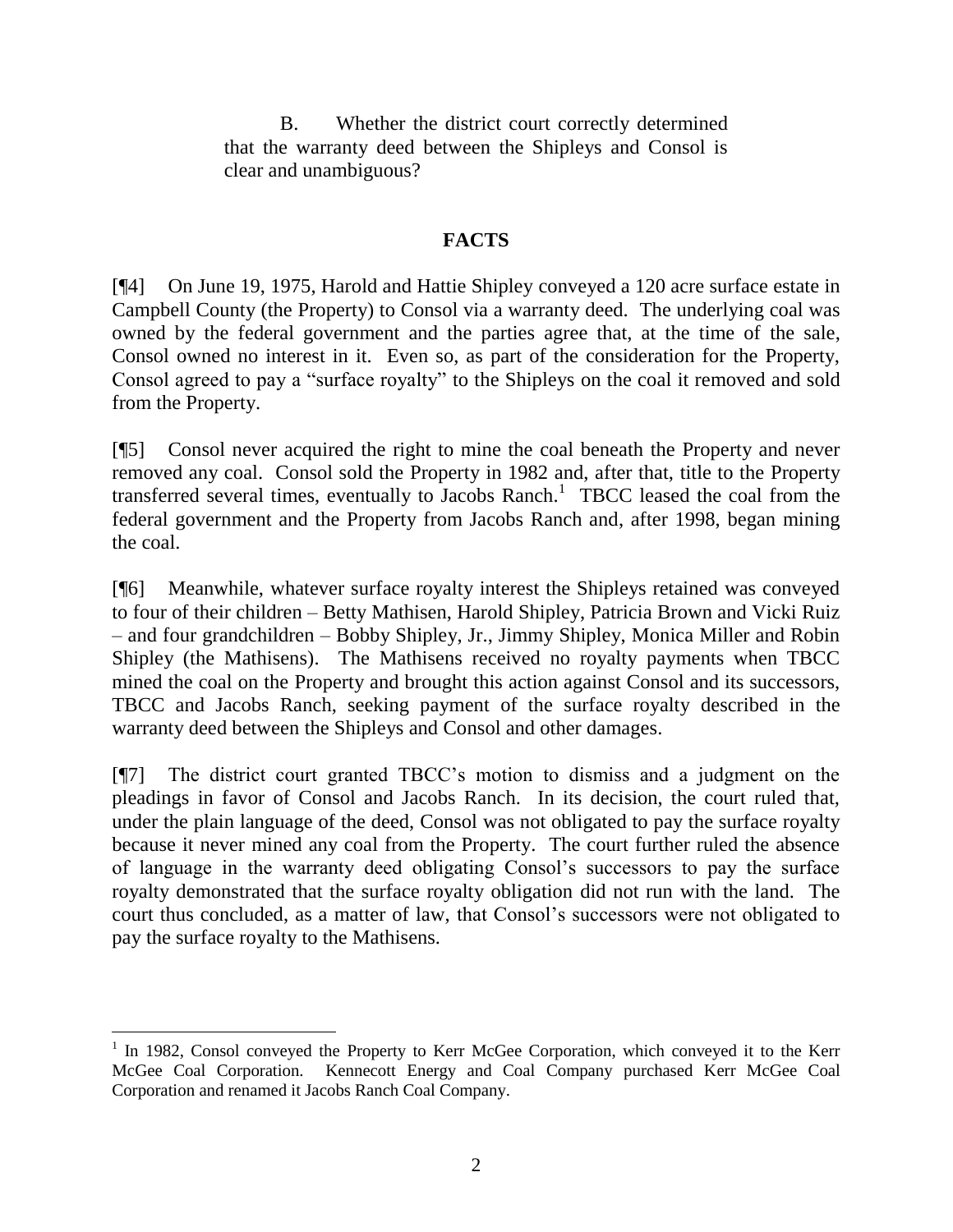#### **STANDARD OF REVIEW**

[¶8] When a district court considers materials outside the pleadings in entering a judgment on the pleadings or in ordering a W.R.C.P. 12(b)(c) dismissal, we treat the ruling as a summary judgment. *Ballinger v. Thompson*, 2005 WY 101, ¶ 9, 118 P.3d 429, 433 (Wyo. 2005); *Vigil v. Ruettgers*, 887 P.2d 521, 523 (Wyo. 1994). Because the district court considered materials presented by the parties in addition to the pleadings in this case, the summary judgment standard is appropriate.

[¶9] Our standard for reviewing summary judgments is *de novo* and was well stated in *Caballo Coal Co. v. Fid. Exploration & Prod. Co.*, 2004 WY 6, ¶ 7, 84 P.3d 311, 313-14 (Wyo. 2004) (quoting *McGee v. Caballo Coal Co.*, 2003 WY 68, ¶ 6, 69 P.3d 908, 910- 11(Wyo. 2003)):

> Summary judgment motions are determined under the following language from W.R.C.P. 56(c):

> The judgment sought shall be rendered forthwith if the pleadings, depositions, answers to interrogatories, and admissions on file, together with the affidavits, if any, show that there is no genuine issue as to any material fact and that the moving party is entitled to a judgment as a matter of law.

> The purpose of summary judgment is to dispose of suits before trial that present no genuine issue of material fact. *Moore v. Kiljander*, 604 P.2d 204, 207 (Wyo. 1979). Summary judgment is a drastic remedy designed to pierce the formal allegations and reach the merits of the controversy, but only where no genuine issue of material fact is present. *Weaver v. Blue Cross Blue Shield of Wyoming,* 609 P.2d 984, 986 (Wyo. 1980). A fact is material if proof of that fact would have the effect of establishing or refuting one of the essential elements of a cause of action or defense asserted by the parties. *Schuler v. Community First Nat. Bank*, 999 P.2d 1303, 1304 (Wyo. 2000). The summary judgment movant has the initial burden of establishing by admissible evidence a prima facie case; once this is accomplished, the burden shifts and the opposing party must present specific facts showing that there is a genuine issue of material fact. *Boehm v. Cody Country Chamber of Commerce*, 748 P.2d 704, 710 (Wyo. 1987); *Gennings v. First Nat. Bank of Thermopolis*, 654 P.2d 154, 156 (Wyo. 1982).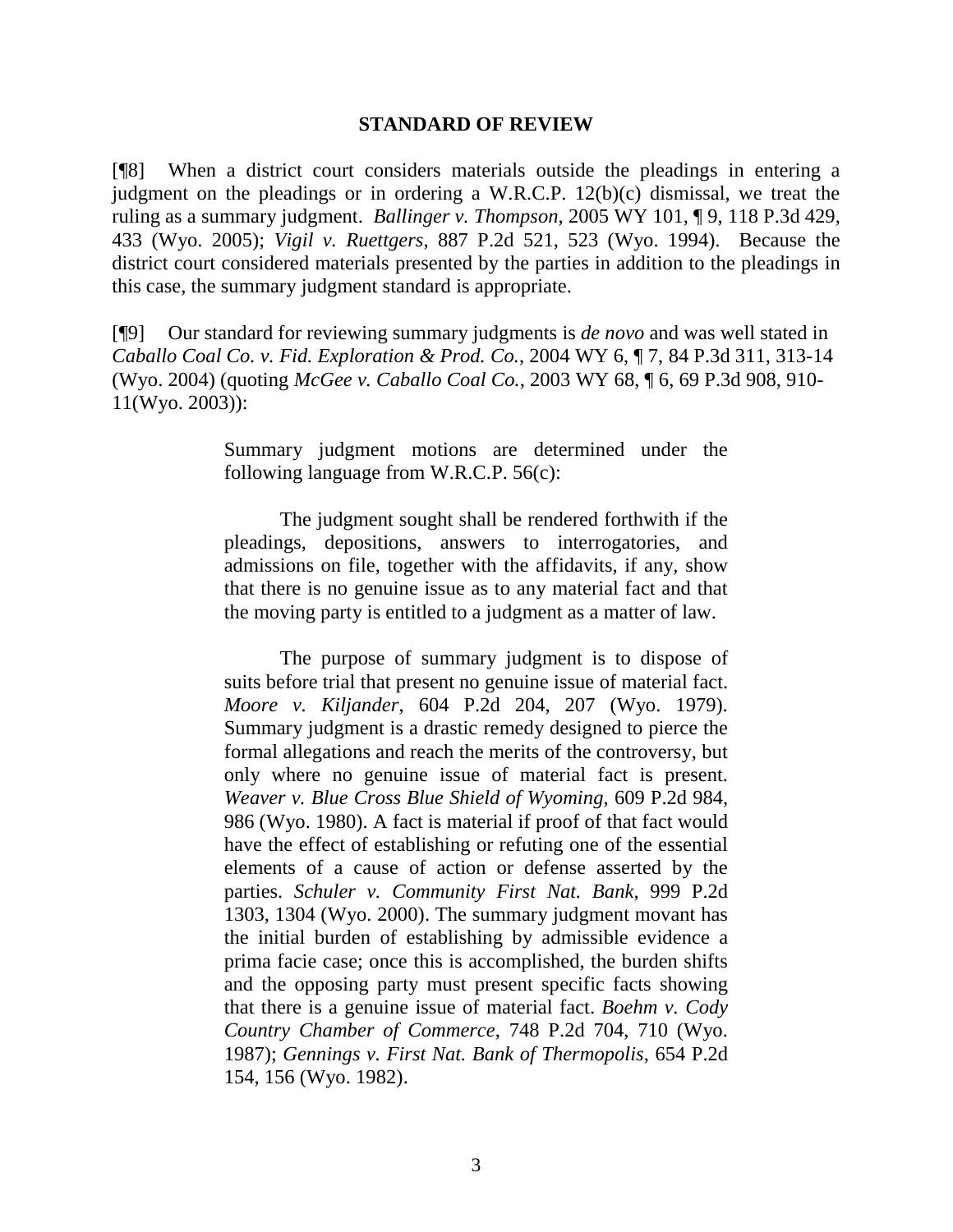This Court reviews a summary judgment in the same light as the district court, using the same materials and following the same standards. *Unicorn Drilling, Inc. v. Heart Mountain Irr. Dist.,* 3 P.3d 857, 860 (Wyo. 2000) (quoting *Gray v. Norwest Bank Wyoming, N.A.,* 984 P.2d 1088, 1091 (Wyo. 1999)). The record is reviewed, however, from the vantage point most favorable to the party who opposed the motion, and this Court will give that party the benefit of all favorable inferences that may fairly be drawn from the record. *Garcia v. Lawson,* 928 P.2d 1164, 1166 (Wyo. 1996).

#### **DISCUSSION**

[¶10] Although the parties address several corollary issues and arguments in their briefs, the core questions in this case are: whether, under the terms of the deed, Consol was obligated to pay the surface royalty even though it never mined the coal; and whether the surface royalty clause ran with the land so as to obligate Consol"s successors, Jacobs Ranch and/or TBCC, to make surface royalty payments to the Mathisens when the coal was mined.

[¶11] In determining whether Consol is obligated to pay surface royalties to the Mathisens, we start with the language of the deed in which the Shipleys conveyed the Property to Consol. The majority of the deed referred to the Shipleys as the "parties of the first part" and to Consol as the "party of the second part." The surface royalty clause, however, abandoned the "parties" nomenclature and referred to them as "Owner" and "Consol." The last paragraph before the Shipleys" signatures stated:

> As further consideration for the sale and conveyance of said lands by Owner to Consol, Consol shall pay to Owner a surface royalty for all coal mined, removed and sold by Consol from said lands for two cents  $(2¢)$  per ton of 2,000 pounds or one half of one percent ( $\frac{1}{2}$  of 1%) F.O.B. the mine, whichever is the greater[.]

[¶12] In *Hickman v. Groves*, 2003 WY 76, ¶ 6, 71 P.3d 256, 258 (Wyo. 2003), we repeated our well known standard for interpreting deeds, as a type of contract.

> "According to our established standards for interpretation of contracts, the words used in the contract are afforded the plain meaning that a reasonable person would give to them. When the provisions in the contract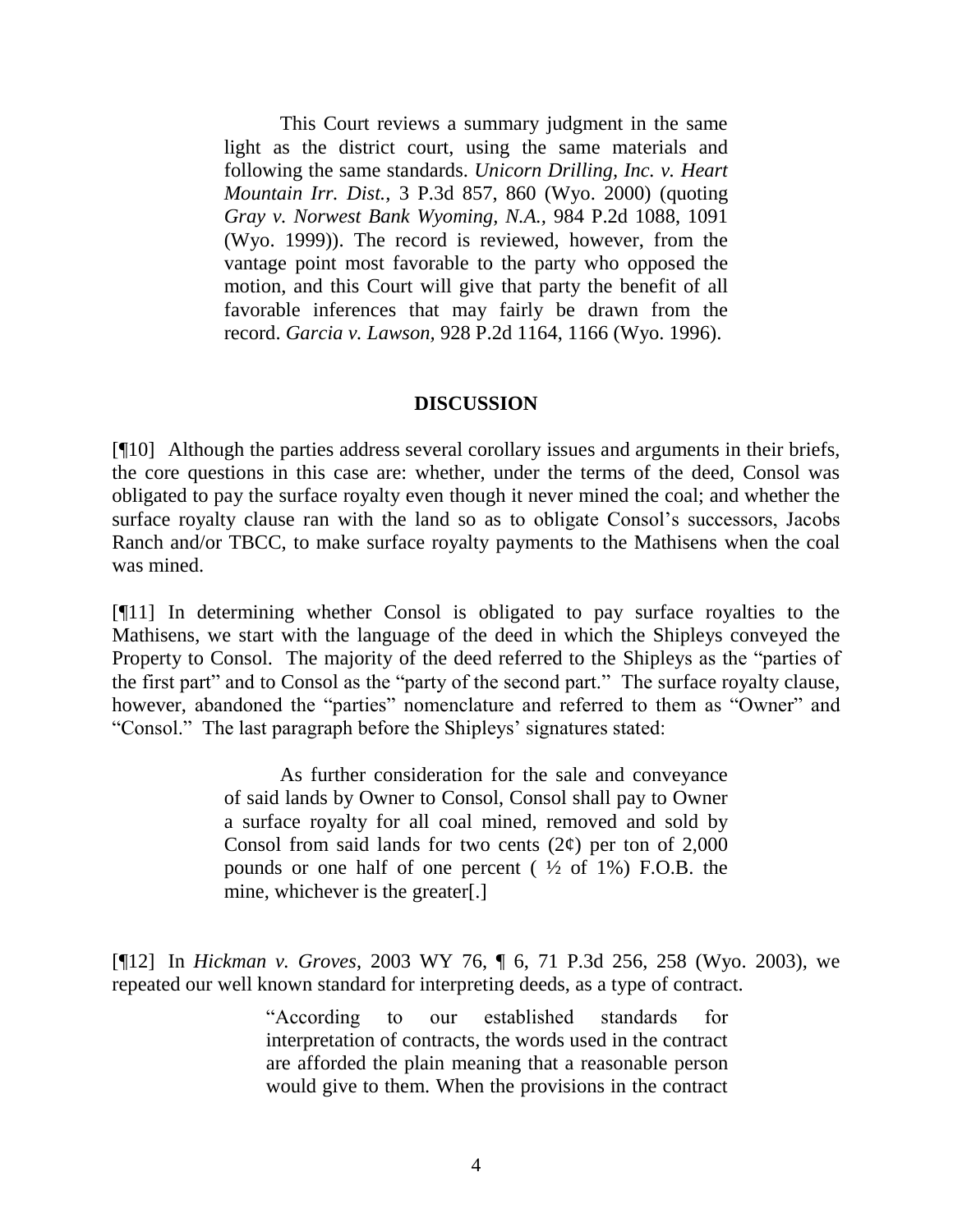are clear and unambiguous, the court looks only to the "four corners" of the document in arriving at the intent of the parties. In the absence of any ambiguity, the contract will be enforced according to its terms because no construction is appropriate." *Amoco Production Company v. EM Nominee Partnership Company*, 2 P.3d 534, 539-40 (Wyo. 2000) (citations omitted).

The determination of the parties' intent is our prime focus in interpreting or construing a contract. If an agreement is in writing and its language is clear and unambiguous, the parties" intention is to be secured from the words of the agreement. When the agreement"s language is clear and unambiguous, we consider the writing as a whole, taking into account relationships between various parts. In interpreting unambiguous contracts involving mineral interests, we have consistently looked to surrounding circumstances, facts showing the relations of the parties, the subject matter of the contract, and the apparent purpose of making the contract. *Boley v. Greenough*, 22 P.3d 854, 858 (Wyo. 2001). . . . Differing interpretations of contracts alone do not constitute ambiguity requiring extrinsic evidence. *Moncrief v. Louisiana Land and Exploration Co*., 861 P.2d 516, 524 (Wyo. 1993).

We must first examine the terms of the deed and give them their plain and ordinary meaning. *Wolter v. Equitable Resources Energy Co., Western Region,* 979 P.2d 948, 951 (Wyo. 1999); *Pete Lien & Sons, Inc. v. Ellsworth Peck Construction Co*., 896 P.2d 761, 763 (Wyo. 1995). Plain meaning is that "meaning which [the] language would convey to reasonable persons at the time and place of its use." *Moncrief*, 861 P.2d at 524.

*See also*, *Newman v. RAG Wyoming Land Co.*, 2002 WY 132, ¶ 11, 53 P.3d 540, 544 (Wyo. 2002); *WADI Petroleum v. Ultra Resources, Inc.*, 2003 WY 41, ¶ 10, 65 P.3d 703, 707-08 (Wyo. 2003).

> Whether an ambiguity exists, as a matter of law, is for the court to determine. In making this determination, the court may consider extrinsic evidence bearing upon the meaning of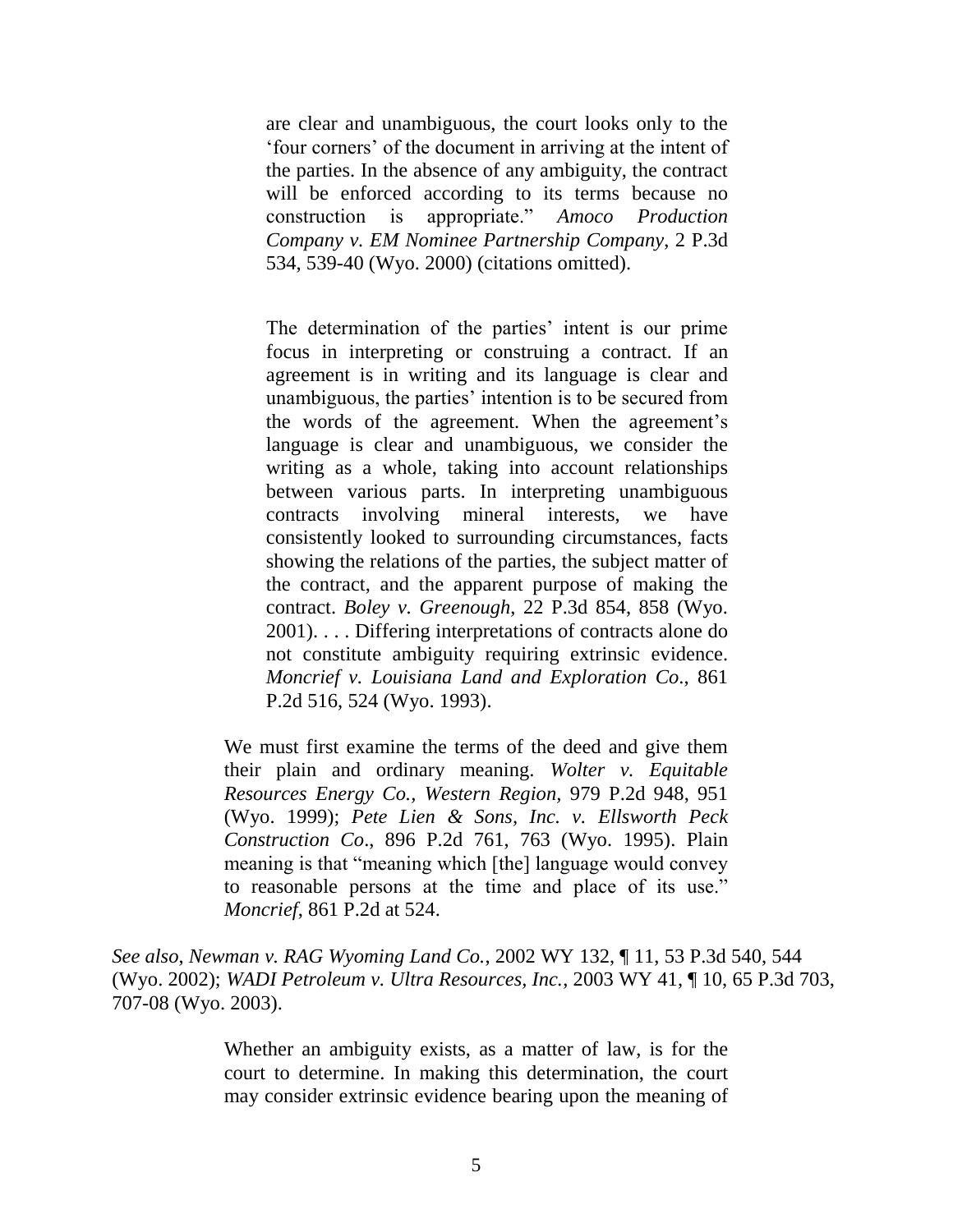the written terms, such as evidence of local usage and of the circumstances surrounding the making of the contract*.* However, the court may not consider the parties' own extrinsic expressions of intent.

*Hickman*, ¶ 11, 71 P.3d at 259-60 (quoting *KN Energy, Inc. v. Great Western Sugar Co*., 698 P.2d 769, 776-77 (Colo. 1985)). Even if the words of a deed are plain and unambiguous, when a party establishes the existence of a material issue of fact regarding whether a particular term or phrase used in a deed had a special meaning at the time and place of its use, we will consider extrinsic evidence to resolve that issue. *Mullinnix LLC v. HKB Royalty Trust,* 2006 WY 14, ¶ 26, 126 P.3d 909, 921 (Wyo. 2006).

[¶13] The plain language of the deed in question in this case stated in relevant part: "Consol shall pay to Owner a surface royalty for all coal mined, removed and sold by Consol from said lands  $\dots$ ." The obligation to pay the royalty is limited, by its plain language, to coal mined, removed and sold by Consol. The language is clear that, in order to trigger the obligation to pay the surface royalty, Consol had to mine and sell the coal. The district court succinctly stated: "Since Consolidation Coal mined nothing, they owe nothing." The clear and unequivocal language of the deed supports the district court's ruling that, because Consol did not mine any coal, it was not obligated to pay the Mathisens a surface royalty.

[¶14] The next question is whether Consol"s successors in interest, Jacobs Ranch and/or TBCC, were obligated to pay the surface royalty to the Mathisens when the coal was actually mined. In support of their position, the Mathisens maintain that the "surface royalty" provision runs with the land. A covenant that runs with the land is considered to be "appurtenant" to the land. *See Seven Lakes Dev. Co., L.L.C. v. Maxson,* 2006 WY 136, ¶ 18, 144 P.3d 1239, 1247 (Wyo. 2006). Many years ago, this Court explained that a covenant that runs with the land "inures to the benefit of, or must be fulfilled by, whatever party holds the land at the time when fulfillment is due." *Lingle Water Users' Ass'n v. Occidental Bldg. & Loan Ass'n,* 43 Wyo. 41, 297 P. 385, 387 (Wyo. 1931). A party seeking to establish that a covenant runs with the land must demonstrate: (1) the original covenant is enforceable; 2) the parties to the original covenant intended that the covenant run with the land; 3) the covenant touches and concerns the land; and 4) there is privity of estate between the parties to the dispute. *Jackson Hole Racquet Club Resort v. Teton Pines Ltd. Partnership*, 839 P.2d 951, 956 (Wyo. 1992). *See also*, 21 CJS *Covenants* § 32 (2007).

[¶15] Because it is determinative to the outcome of this case, we begin our analysis with the second element necessary for a covenant to run with the land: The original parties intended the covenant to run with the land. The provision creating the surface royalty stated that the obligation belonged to Consol specifically and did not refer to Consol"s successors or assigns. Moreover, the benefit was given to the Shipleys as "Owner" and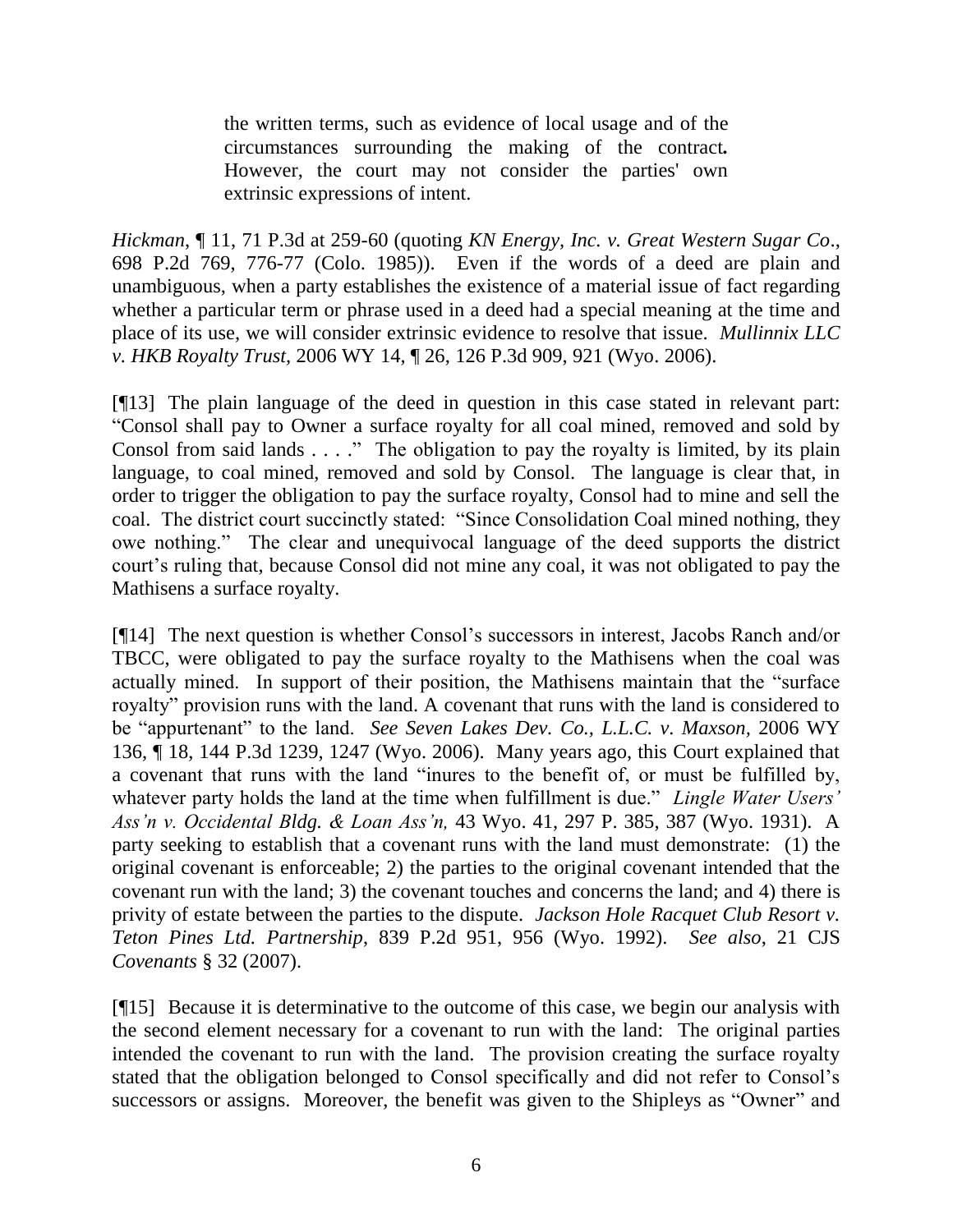did not indicate that it was to pass to the Shipleys' heirs or successors. Although not dispositive in determining the intent of the parties, the use of words of succession suggests that the provision runs with the land, while omission of such words may suggest the intent that the obligation is personal rather than appurtenant. *See generally*, 21 C.J.S. *Covenants* § 33 (2007); *Seven Lakes,* ¶ 18, 144 P.3d at 1247 (noting the use of words of succession in ruling that hunting and fishing privileges in deeds were profits which ran with the land rather than licenses which were personal and revocable).

[¶16] The Mathisens argue, however, that the appearance of the phrase "successors and assigns" in seven other places in the deed indicates the parties also intended the royalty provision to benefit the Shipleys" successors and obligate Consol"s successors. While our precedent requires that we construe the deed as a whole and in light of all of its provisions, *see, e.g.*, *Hickman,* ¶ 6, 71 P.3d at 258, the inclusion of "successors and assigns" in many places and its omission in the royalty clause harms the Mathisens' position more than it helps. This selective inclusion of the terms of succession in specific places throughout the deed strongly indicates that the failure to include similar language in the surface royalty provision was deliberate. *See generally*, *Stutzman v. Office of Wyo. State Eng'r*, 2006 WY 30 ¶ 16, 130 P.3d 470, 475 (Wyo. 2006) (stating, in a statutory interpretation case, "omission of words from a statute is considered to be an intentional act by the legislature, and this court will not read words into a statute when the legislature has chosen not to include them"). Given the fact that the surface royalty provision refers to Consol specifically and the "successors or assigns" terminology exists in other places throughout the deed, the absence of words of succession in the royalty provision indicates that the original parties did not intend the surface royalty to the run with the land.

[¶17] In addition to the lack of words of succession, we note that the provision specifically stated that the surface royalty obligation was given "[a]s further consideration for the sale and conveyance of said lands by Owner to Consol." This phrase indicates that the obligation was personal between the Shipleys and Consol and was related only to the original sale. We, therefore, conclude the plain language of the deed provided that the surface royalty was personal to the parties to the transaction and did not run with the land.

[¶18] The Mathisens argue, however, that the district court erred by failing to consider the circumstances surrounding the transfer of the Property. On appeal, the Mathisens argue:

> [T]he court should consider the circumstances surrounding the transaction. In 1975, the industry was just beginning to develop the tremendous resources of the Thunder Basin. The value of the Shipley property was dependent upon the value of the underlying coal. As that was an unknown, the parties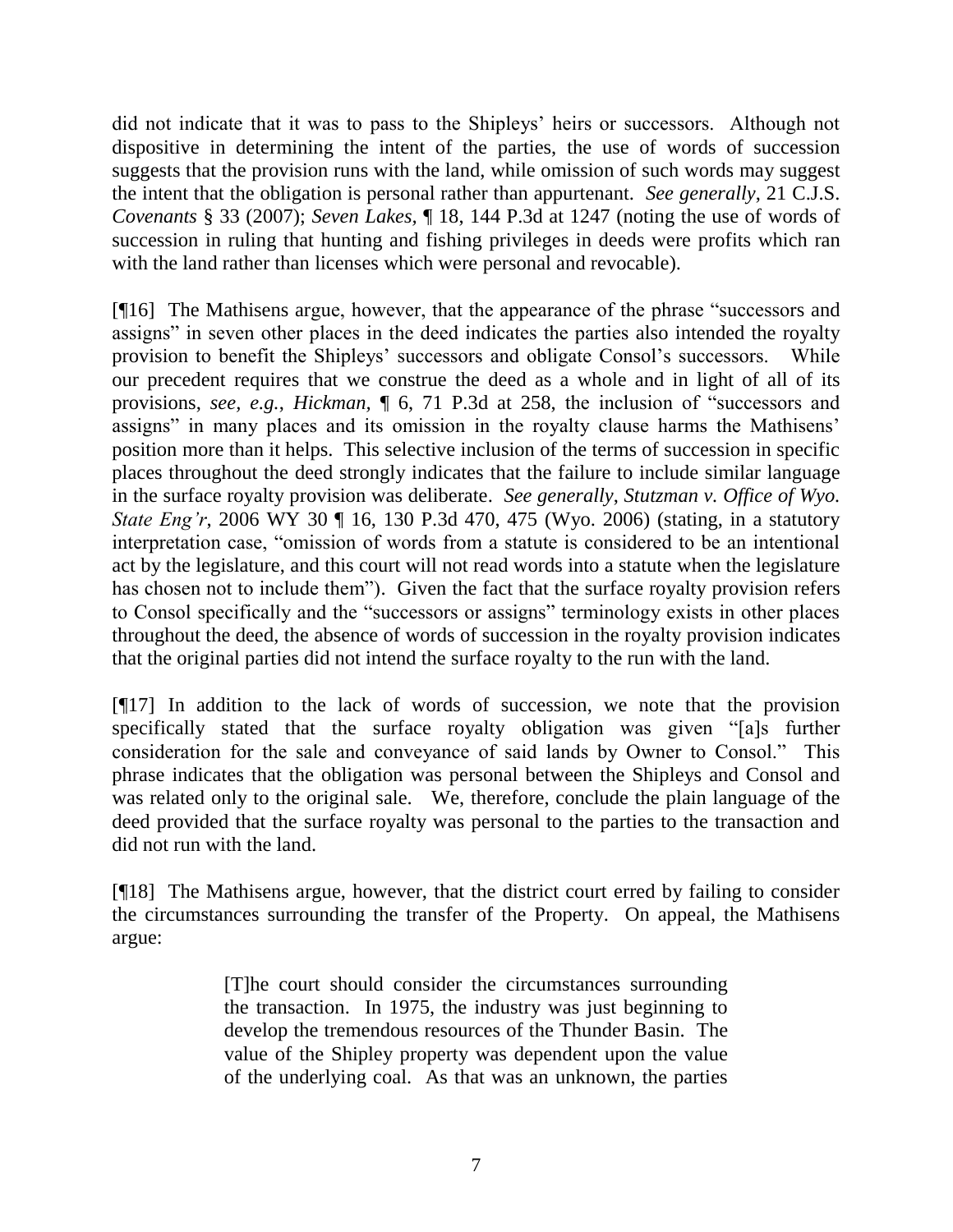crafted the method whereby that value could be tied to future production.

In another place in their brief, the Mathisens suggest that the district court erred by failing to consider, in deciding whether the surface royalty provision runs with the land, the facts that Consol had no legal right to mine the coal when it purchased the Property and that Consol contemplated its successors in interest might one day mine the coal.

[¶19] Our precedent clearly establishes that, in appropriate cases, we will consider the facts and circumstances surrounding a transaction in order to discern the meaning of the words used in a deed, even when the language of the deed is clear and unambiguous. *See, e.g.*, *Hickman*, ¶ 6, 71 P.3d at 258; *Newman,* ¶ 12, 53 P.3d at 544; *Ecosystem Res., L.C. v. Broadbent Land & Res., L.L.C.,* 2007 WY 87, ¶¶ 35-36, 158 P.3d 685, 694 (Wyo. 2007). We agree with the Mathisens that the undisputed fact that Consol did not have the federal lease to mine the coal when it purchased the Property from the Shipleys is a circumstance that should be considered in interpreting the deed because it pertains to the "purposes of the grant in terms of respective manner and enjoyment of surface and mineral estates." *Newman,* ¶ 19, 53 P.3d at 546, quoting Comment, *New Values Under Old Oil and Gas Leases: Helium, Who Owns It?*, 62 Mich. L. Rev. 1158, 1169 (1964). That circumstance does not, however, advance the Mathisens" position that the parties intended the surface royalty to run with the land because it could both support and undermine such an interpretation. On one hand, the fact that Consol did not have a legal right to mine the coal could suggest that the parties intended the provision to run with the land so that the Shipleys and/or their successors would eventually receive further compensation when the coal was mined. On the other hand, a contrary inference could also be made that Consol, uncertain it would ever be able to mine the coal, may not have wanted to encumber the Property with a burden that runs with the land because such a burden would diminish the value of the Property when Consol decided to sell it.<sup>2</sup> Because these contradictory inferences are equally plausible, the fact that Consol did not have the right to mine the coal when it purchased the Property is not helpful in divining the parties' intent. The Mathisens' interpretation requires us to speculate regarding that intent, and we decline to do so.

[¶20] With regard to the Mathisens" suggestion that the value of the coal was unknown at the time the deed was executed and the royalty payment would have been necessary for them to have received fair value for their property, they provided no evidence in support of their position. In order to avoid a summary judgment, the party advancing an argument concerning the interpretation of a contract in light of the facts and circumstances of its execution must present evidence to the district court to support its

 $2$  The undisputed facts are that Consol, having been unsuccessful in obtaining the coal lease, sold the Property to Kerr McGee which also did not mine the coal, and ultimately sold to Kennecott which renamed the company Jacobs Ranch Coal Company. Finally, TBCC did obtain the federal coal lease and leased the Property from Jacobs Ranch to facilitate its mining operation.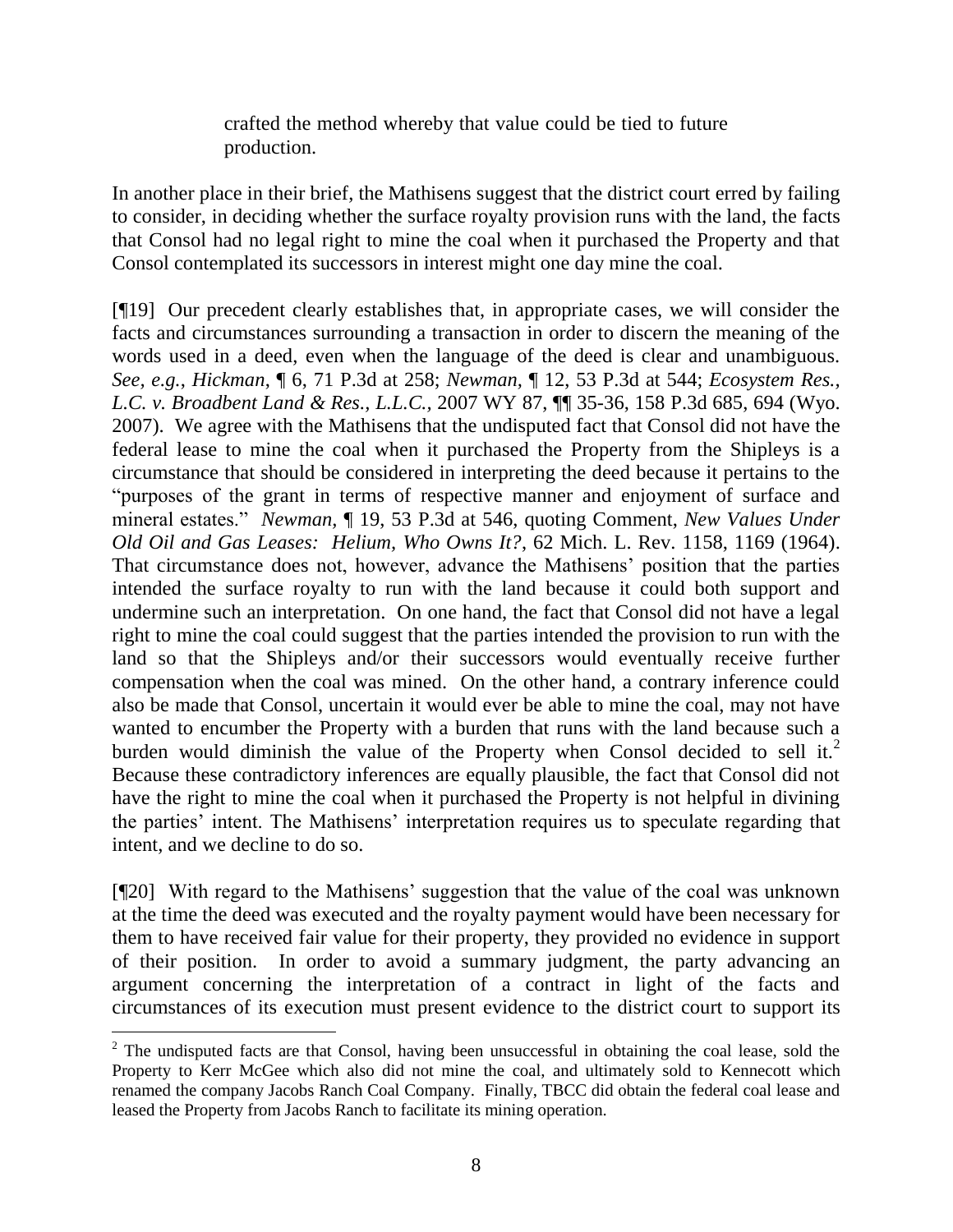position. We have explained this basic tenet of summary judgment jurisprudence as follows:

> "After a movant has adequately supported the motion for summary judgment, the opposing party must come forward with competent evidence admissible at trial showing there are genuine issues of material fact. The opposing party must affirmatively set forth material, specific facts in opposition to a motion for summary judgment, and cannot rely only upon allegations and pleadings . . ., and conclusory statements or mere opinions are insufficient to satisfy the opposing party's burden."

> The evidence opposing a prima facie case on a motion for summary judgment "must be competent and admissible, lest the rule permitting summary judgments be entirely eviscerated by plaintiffs proceeding to trial on the basis of mere conjecture or wishful speculation." Speculation, conjecture, the suggestion of a possibility, guesses, or even probability, are insufficient to establish an issue of material fact.

*Cook*, ¶ 12, 126 P.3d at 890, quoting *Jones v. Schabron*, 2005 WY 65,  $\P$ [ 9-11, 113 P.3d 34, 37 (Wyo.2005).

*Hatton v. Energy Elec. Co.,* 2006 WY 151, ¶ 9, 148 P.3d 8, 12-13 (Wyo. 2006).

[¶21] The Mathisens' musings about the state of the industry in the Thunder Basin when the deed was executed and the value of the Shipleys" property being dependent on the underlying coal are pure conjecture and speculation. The lack of evidence to support these aspects of the Mathisens" facts and circumstances argument distinguishes this case from others where we have ruled that consideration of extrinsic evidence is warranted. In *Hickman*, we reversed a summary judgment which held that a reservation of oil rights in a land transfer did not reserve any rights to coal bed methane gas. The record included evidence of circumstances at the time of the transfer indicating that "it was common for rural residents to refer to "oil rights" when referring to both oil and gas rights, without differentiating between the two substances." *Hickman,* ¶ 14, 71 P.3d at 261. This evidence raised a material question of fact concerning the meaning of "oil rights" within the context of the deed that required reversal of the summary judgment. *Id.* 

[¶22] In *Ecosystem,* we considered whether timber interests reserved by the railroad in deeds conveying the surface rights were limited to a "reasonable time" even though the